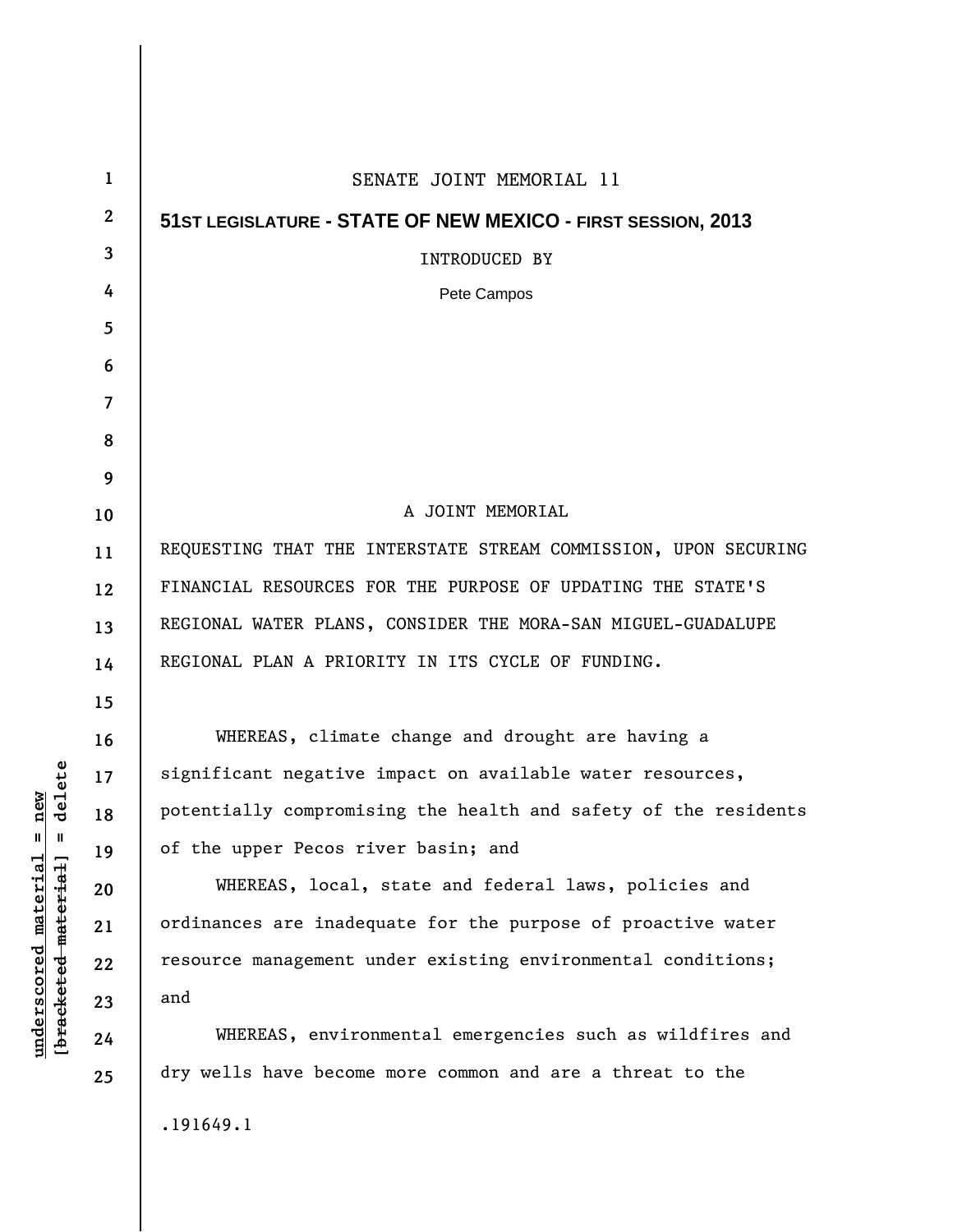**1 2**  safety and well-being of the residents of the upper Pecos river basin; and

**3 4 5 6 7 8 9 10 11 12 13 14 15 16 17 18 19 20 21 22 23 24 25**  WHEREAS, sustainable economic development is contingent on sustainable water resource management; and WHEREAS, the principal stakeholders in the upper Pecos river basin include: A. the city of Las Vegas; B. the city of Santa Rosa; C. El Valle water alliance; D. the Gallinas watershed initiative; E. Guadalupe county; F. the Guadalupe county mutual domestic water consumers association; G. Mora county; H. the Mora county mutual domestic water consumers association; I. the Rio Gallinas acequia association; J. San Miguel county; K. the San Miguel county mutual domestic water consumers association; L. the Sangre de Cristo regional water association; M. the Storrie lake water users association; N. upper Pecos river basin acequias; O. the upper Pecos watershed association; P. upper Pecos river basin users of domestic wells .191649.1

**underscored material = new [bracketed material] = delete**

 $\frac{1}{2}$  intereted material = delete  $underscored material = new$ 

 $- 2 -$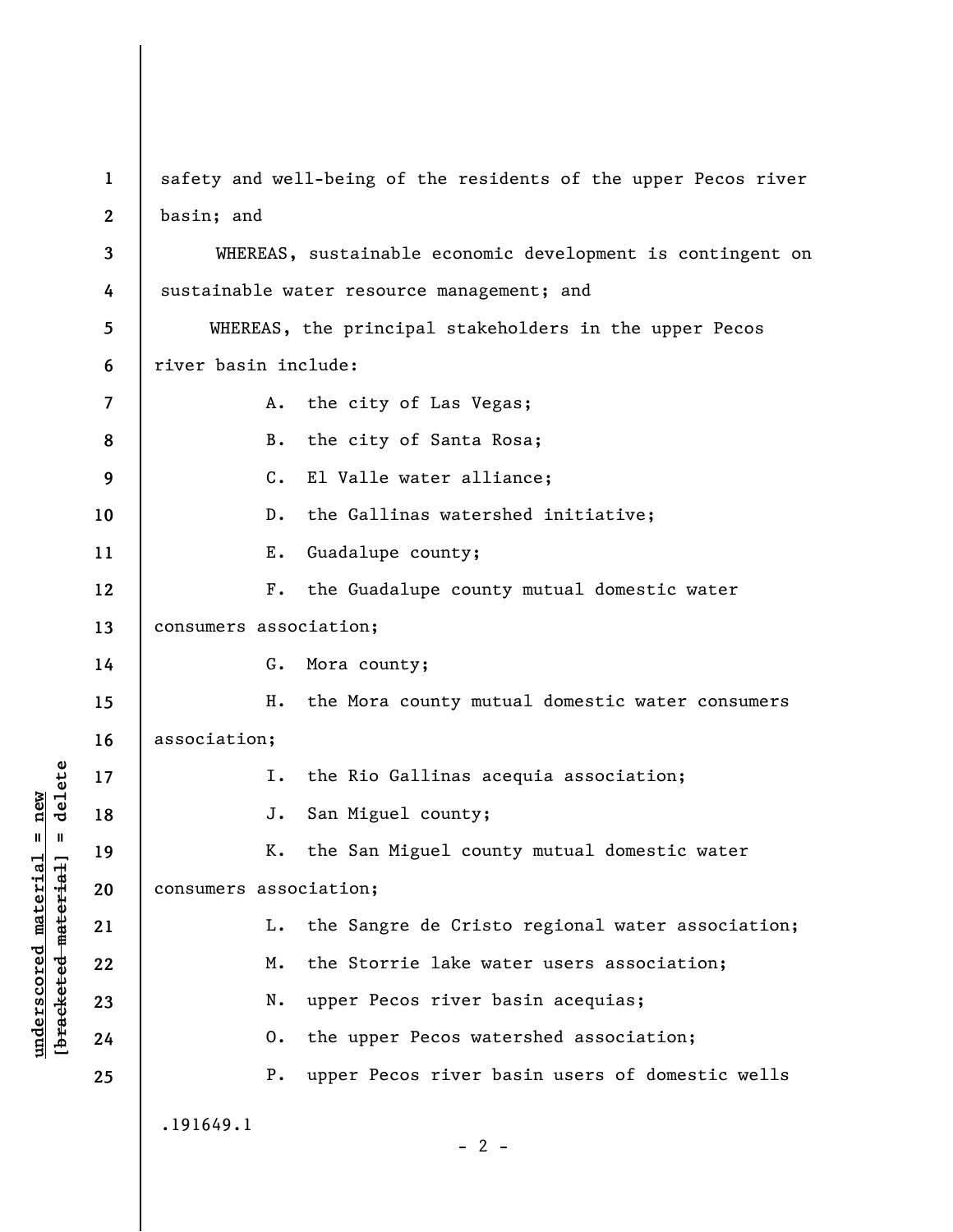**1 2 3 4 5 6 7 8 9 10 11 12 13 14 15 16 17 18 19 20 21 22 23 24 25**  pursuant to Section 72-12-1 NMSA 1978; and Q. the village of Pecos; and WHEREAS, the principal stakeholders of the upper Pecos river basin have identified the goals of updating the Mora-San Miguel-Guadalupe regional water plan as being to: A. work together on regionally beneficial water management solutions; B. work as a region to prioritize projects to leverage state, local and federal funding sources; C. proactively manage water resources, including surface water and ground water; D. become drought resistant by developing a drought plan or strategies for addressing water shortages associated with drought conditions; E. become self-sufficient and create financial sustainability; F. proactively manage water infrastructure and assets by developing an asset management plan for source water and storage and distribution; G. protect and efficiently manage water rights and surface water and ground water so that they last one hundred years or more; H. develop and implement land-use policies and ordinances that promote responsible land development based on water availability in order to protect surface water and ground .191649.1

 $-3 -$ 

**underscored material = new [bracketed material] = delete**

 $\frac{1}{2}$  intereted material = delete  $underscored material = new$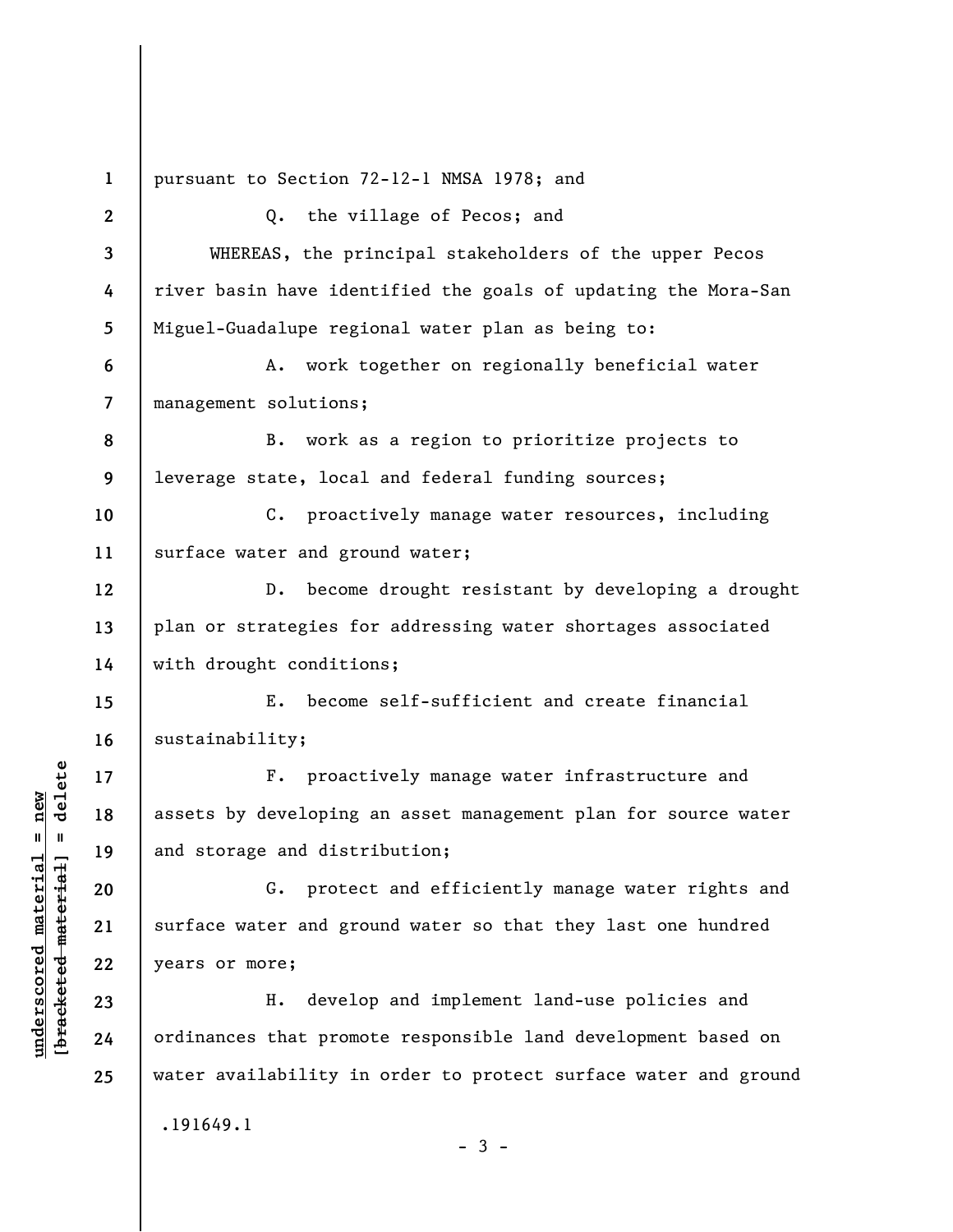**1**  water sources throughout the basin;

**2 3 4 5**  I. identify and develop new ground water and surface water supply sources, including treated brackish water, to supplement the existing dwindling water sources in the region; and

**6 7 8 9 10 11**  J. develop a team of water- and wastewater-certified operators to provide service throughout the upper Pecos river basin in order to maintain efficient operating water and wastewater systems that promote long-term protection of the regional aquifer and safe drinking water for future generations; and

WHEREAS, the development of water-sharing agreements would enable equitable sharing of water among water rights holders; and

WHEREAS, the cost of replacing aging and antiquated infrastructure greatly exceeds local financial capacity; and

WHEREAS, upon securing funding to update the Mora-San Miguel-Guadalupe regional water plan, a percentage of the funding should be prioritized to identify and secure new surface water and ground water supply sources, including treated brackish water, to supplement the existing dwindling water sources in the region; and

WHEREAS, the principal stakeholders in the upper Pecos river basin support the interstate stream commission's goal of securing funding to update the state's regional water plans;

 $- 4 -$ 

.191649.1

 $=$  delete **[bracketed material] = delete**  $underscored material = new$ **underscored material = new** bracketed material **12** 

**13** 

**14** 

**15** 

**16** 

**17** 

**18** 

**19** 

**20** 

**21** 

**22** 

**23** 

**24** 

**25**